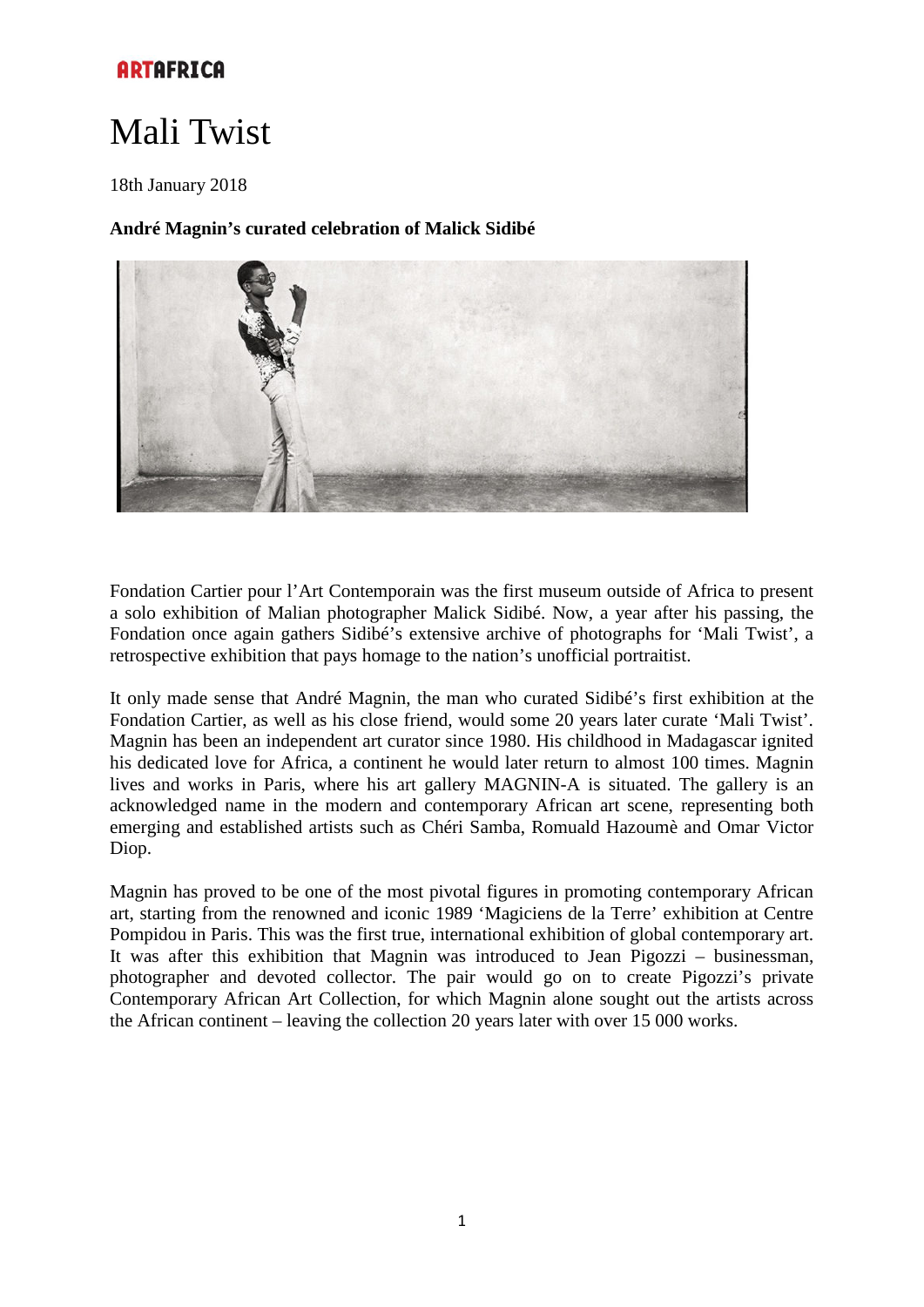

**Malick Sidibé,** *Les faux agents du FBI***, 1974 Signed gelatin silver print, 2011. 60 x 50cm. © Malick Sidibé Courtesy collection André Magnin.**

After years of colonialism, violence and poverty, Sidibé's photographs shed a new light on an African nation revelling in all its glory of independence. Sidibé has created a legacy of photography – he was also the first African and the first photographer to receive the Golden Lion for Lifetime Achievement at the Venice Biennale in 2007. He quickly become known as the 'Eye of Bamako', a true observer of cultural exchange. Aside from being a testament to Sidibé's personal experiences, his photographs have become historical documents as they encapsulate the revolutionary exposure of a newly-liberated society experiencing Western music and fashion for the first time.

*COLLECTOR* spoke to André Magnin about his career in the contemporary African art scene and how artists such as Malick Sidibé changed the global socio-political perception of Western Africa in the 1960s.

## **COLLECTOR: Nicknamed the 'eye of Bamako', Malick Sidibé is an iconic figure in the global art and photography scene, and has played a vital role in establishing a creative 'voice' from Mali, and, more so, the entire African continent – how did you go about choosing and curating the vast archive of Sidibé's vintage photographs for 'Mali Twist'?**

André Magnin: The Malick Sidibé archives are almost 400 000 images, from 1962 to 1978. 'Mali Twist' is totally different from any other Malick Sidibé exhibition because nobody has access to such images; it is also the largest exhibition of Malick's work that has been on show.

Malick would come back from a party he attended and would make prints of all the photographs he took during the night, and write the title of the club and the date. People who were at the party would then come on the following Tuesday and order prints. Sometimes they did not have enough money to pay for them. Most of the prints ordered were small,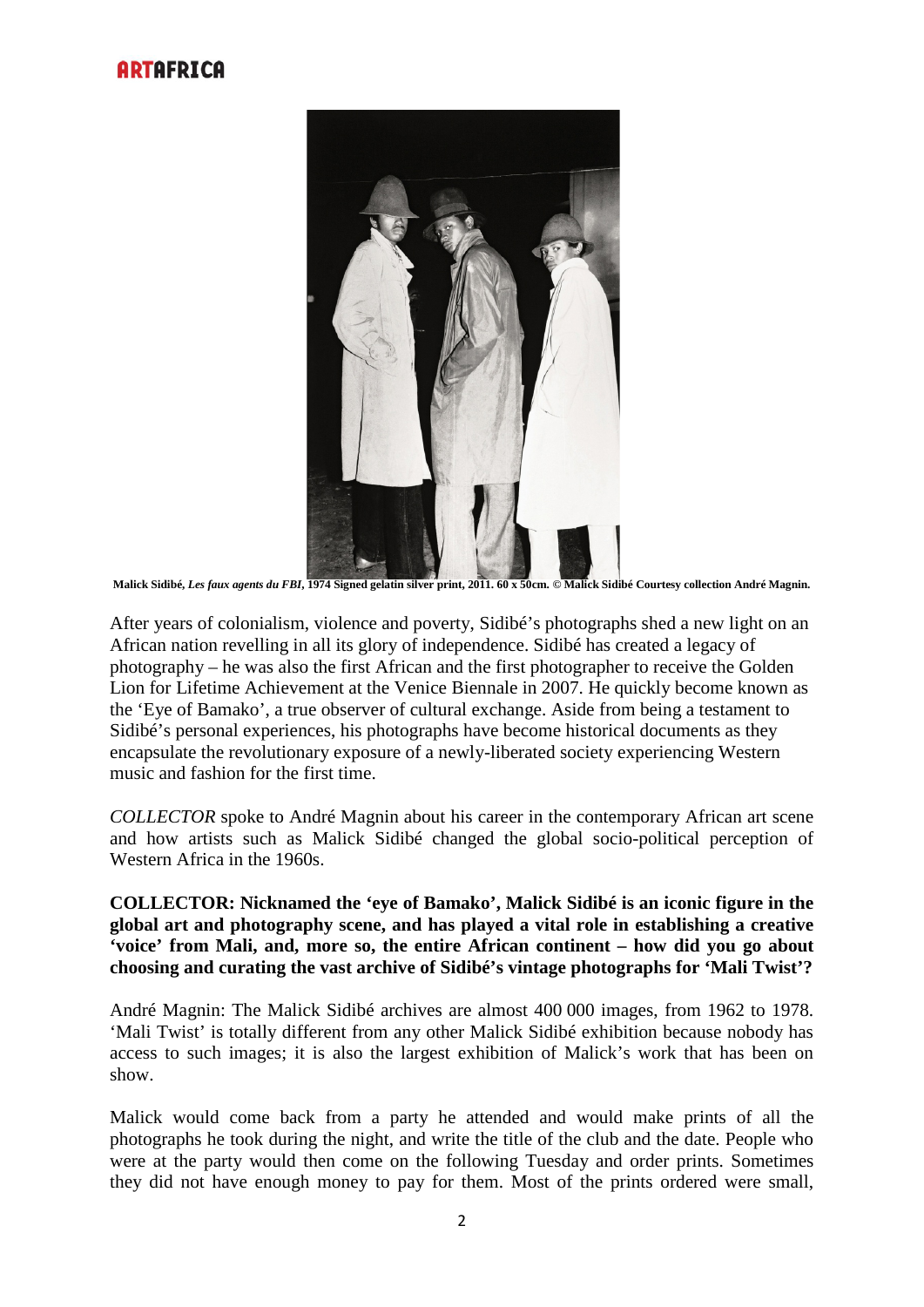sometimes larger, but this was very rare as they were too expensive to print and you could not find large photography paper in Mali in the 1960s and 1970s.

In 1992, about 40 or 50 years later, I found almost 100 Malick prints at the framer, who was 200 metres from Malick's studio. There were hundreds of prints made for clients who never received them in the end because they never paid.

I put together all the names of the clubs between 1962 and 1978, and that became the exhibition we have now. Altogether there are 260 photographs on show. There are also 30 never-before-seen pictures from his studio. For me, it was easy to choose as I have seen all of his images, so it was easy to know the best ones to exhibit. He is truly the eyes of Bamako. Perhaps one day I will make another show, with 250 totally different images. It's taken me 10 years; I have been to Bamako 80 times to see Malick. Each time, I see all of the negatives of the images he has taken. I think his real work comes from the years 1962 to the end of the 1970s – less than 20 years.

It was like a miracle for Malick, because when I met him in 1992, he thought his career in photography was over – there was no photography materials or paper – there was nothing in Bamako. I supplied him [with] everything he needed. After his first show at the Fondation in 1995, it was like a second life in photography. He was able to do very well from his photographs.

**Africa is a continent that is often associated with colonialism, violence and oppression. Sidibé was instrumental in creating a new 'image' of Africa, one that exhibited a liberated and elated African society. Sidibé's rise in the art world as a contemporary artist disrupted the pattern of a strictly Western history of art. African artists would come to completely disrupt the Euro-American art monopoly in the years following. You travelled to Mali soon after they declared independence. Please tell us about how you came to meet Sidibé?**



**Malick Sidibé, c. 1972. Gelatin silver print, 120 x 120 cm. © Malick Sidibé.**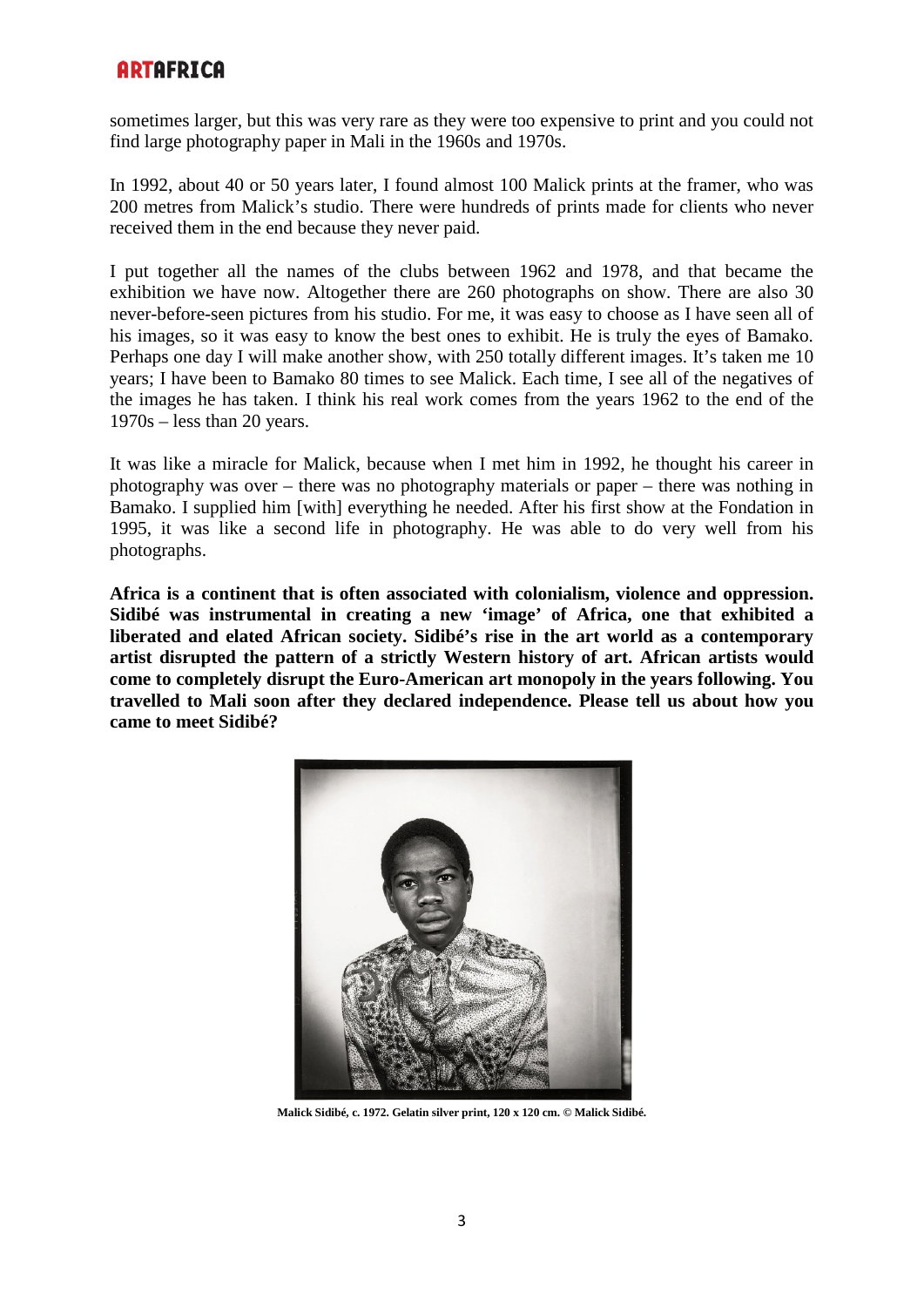I met Sidibé when I travelled to Bamako for the first time to try and find an unknown photographer that I had seen in New York at the Museum for African Art, at the exhibition 'Africa Explore' in 1991. There were three vintage photographs, the label stated 'Unknown'. I showed the photographs to Jean Pigozzi, who was totally excited by these images. I said that if this unknown photographer from Mali is living, I will discover him. So, early in 1992 I went to Mali. When I arrived in the city of Bamako I found a driver whom I showed a photocopy of the pictures. He didn't know about the images but he brought me to the only man who had a studio in Mali, at the time taking passport photographs and repairing cameras. This man was Malick. I showed the unknown images to him and immediately Malick said it was Seydou Keïta. Fifteen minutes later, Malick brought me to Keïta.

I did the first solo exhibition of Seydou at the Fondation Cartier in 1994. Seydou told me I should look at Malick's photographs, saying that he is the fantastic photographer of the young people, capturing the freedom after Mali independence. I was told he was the eyes of Bamako. He was extremely popular, very friendly, generous and open; he was loved by everyone. He was a star! The first people to discover him were the Malian people; it was not me. All of his work showed the love he had for the Malian people. He showed people a joyful, beautiful image of Africa. There were more than 100 photographers in West and East Africa but I had never seen images like Malick's work. He showed people dancing and free. The images changed how we see Africa and the energies it has.

**Many African countries did not have the museum infrastructures and global platforms that Europe had available, making the awareness of contemporary African art that much slower. Jean Pigozzi's Contemporary African Art Collection is one of the most important and largest collections of African art that exists today. Can you tell us about Jean Pigozzi's Contemporary African Art Collection, which you directed and curated for 20 years?** 

I curated and directed the Contemporary African Art Collection from 1989 to 2009. I was alone to build his collection, I couldn't buy 500 pieces at a time, and Africa is a big continent to travel and research. I couldn't buy from everyone, not because I didn't love the work, but it would have been too exhaustive.

At the time, there were no museums, no collectors, no galleries, and no one doing research. Galleries did not have budgets to buy contemporary African art. The few museums that were established did not support contemporary art. The painters put their works on the wall, on the street – that was their gallery. It was controversial at first, but it was a revolution. We changed the perspective of world-wide art; it was no longer just European and American art. Nobody knew of Indian, African or Chinese contemporary art at the time; if they did, it was very few. Pigozzi was one of those first people to know about African artists. It took a very long time for it to gain recognition, almost 10 years. The problem was because there were no institutions in Africa, except in South Africa. And, if there was, they focused only on classical African art like masks and sculptures: nothing for contemporary or modern art. It was a very slow interest.

Europe was very excited to discover new artists. It was totally unlike what they knew; it was free and the art created its own story. Through modernisation, people become very open to diversity, foreign art and cultures. It changed everything; it was the end of America and Europe as the centre of the world. Buenos Aires, Lagos, Cape Town, Delhi, Sao Paolo all became the centres.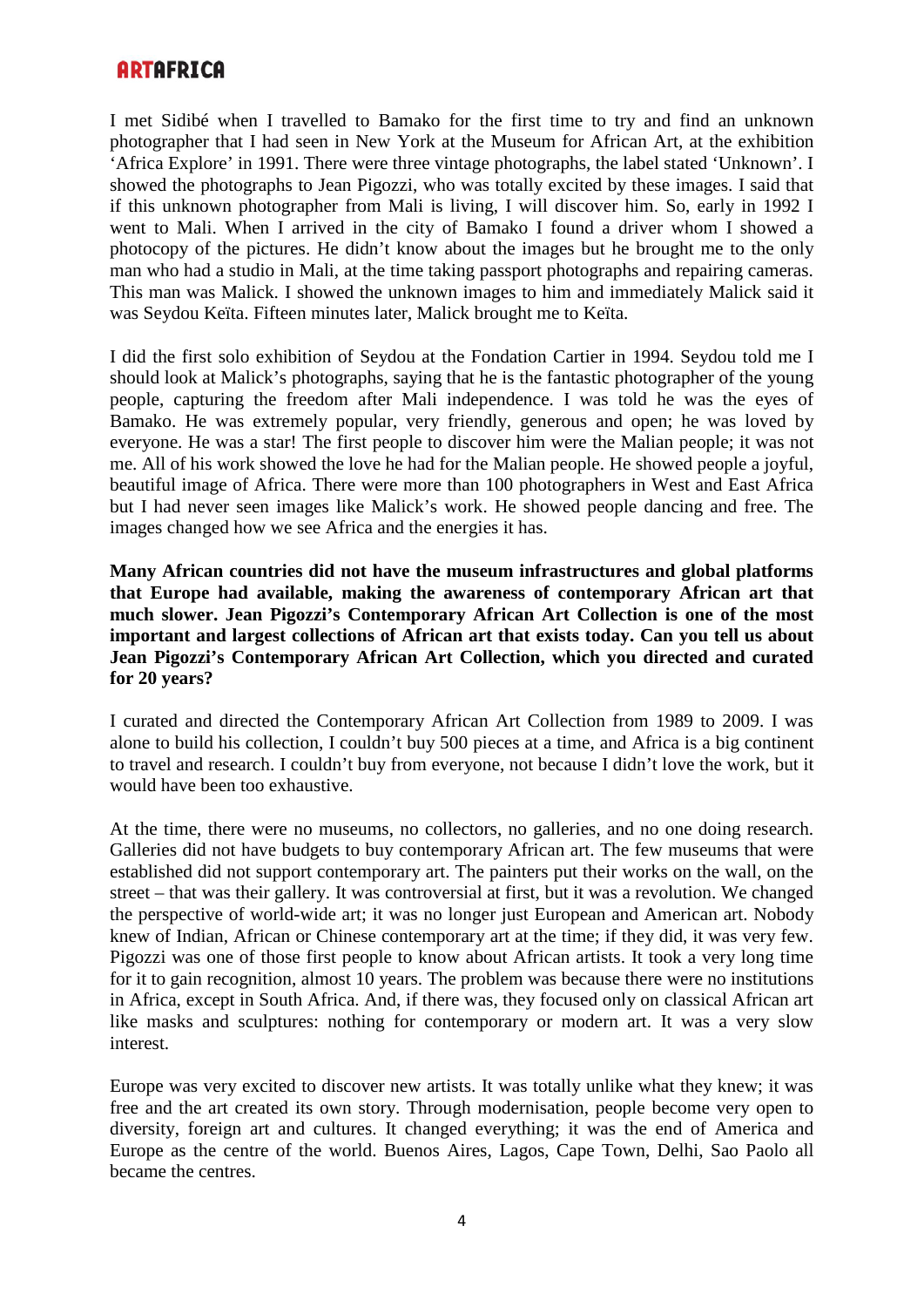## **Sidibé's photographs document Mali's independence, the explosion of nightlife, music, fashion, joy and youth culture. How do you feel Malick's work has contributed to the recognition of photography as contemporary art?**

Even though Malick's style was reportage photography, it had such joy and energy and freedom. It was so beautiful – it was art. But also, Malick had his studio where it was a very intimate relationship between the client and Malick. At first, Malick was a painter and was working as an assistant to another photographer. It was then that he found photography to be a much more powerful tool than painting. Malick knew the people so well, he wanted to give them beautiful photographs. Malick definitely helped photography become more of an art form.



**Malick Sidibé,** *À la plage***, 1974. Gelatin silver print, 51 x 61 cm. Courtesy galerie du jour agnès b. Paris. © Malick Sidibé. Images courtesy of Fondation Cartier pour l'Art Contemporain.**

African photographers became more famous in the 1990s, that was when the market started and when photographers were seen more as artists. Of course, there were a few exceptions but before that time, photographers were not so much featured in the museums. The 1995 Malick exhibition at the Fondation Cartier was an international success, which went on to do a world tour to Japan, South America, Germany and Spain.

## **Who do you think have been the principal figures and institutes in promoting African artists? With this question in mind, how do you feel the Zeitz MOCAA in South Africa has contributed to the elevation of contemporary African art?**

The Fondation Cartier was truly a key institute. I helped organise almost 14 exhibitions that toured globally. Also, Pigozzi's collection had a large influence because we were the first African art collection. Perhaps there are only 10 to 20 very important collectors collecting African art, each holding different collections.